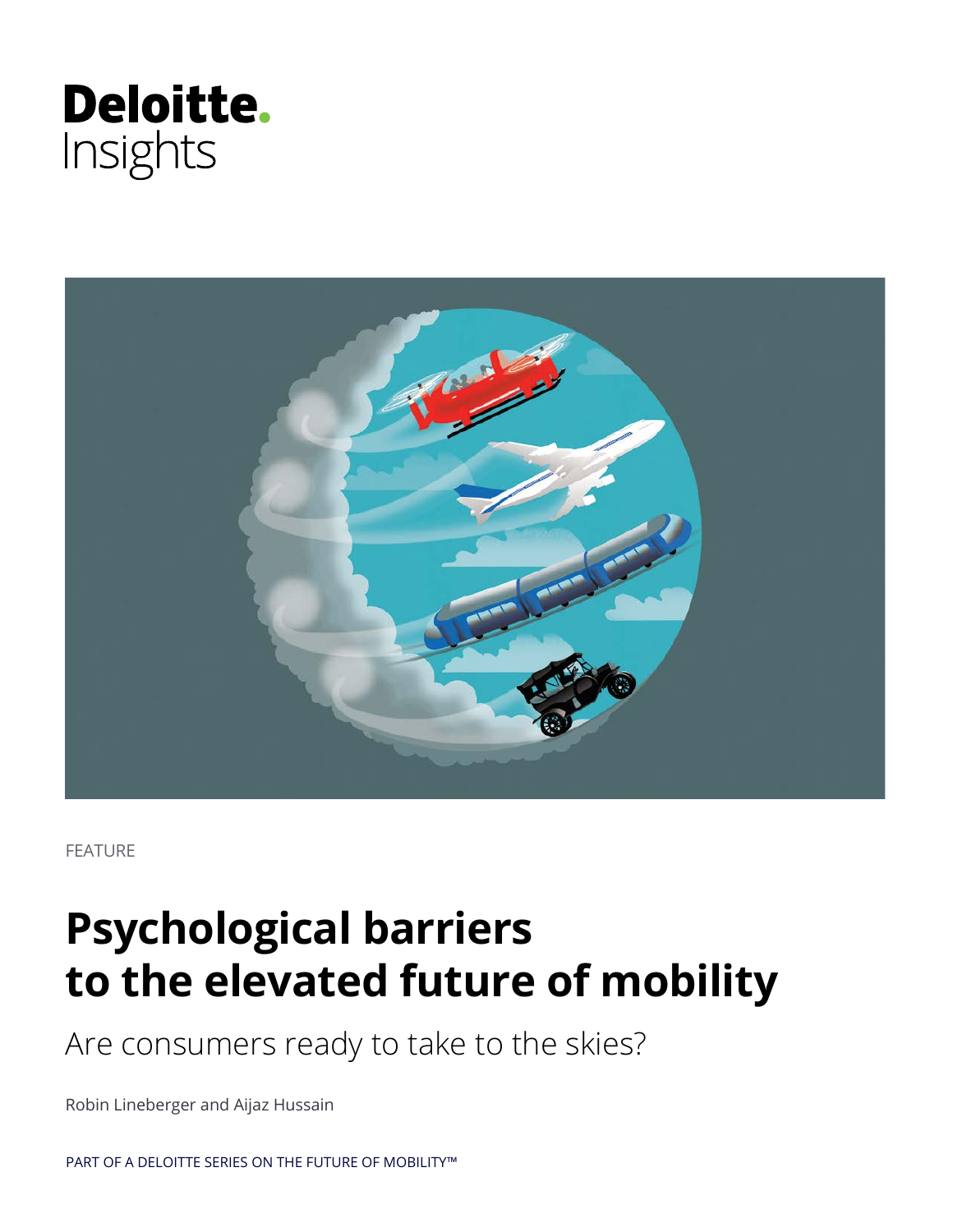Engineers are making flying-car dreams come true. But for aerial passenger vehicles to become part of the new mobility ecosystem, creators and operators must convince skeptical consumers that airborne drones are both useful and safe.

# **Introduction: We were promised flying cars**

Would you climb into an air taxi? The question isn't purely speculative: In a previous article, *[Elevating the future of mobility](https://www2.deloitte.com/insights/us/en/focus/future-of-mobility/passenger-drones-flying-cars.html)*, we discussed how passenger-bearing vertical takeoff and landing vehicles are expected to soon expand transportation into new modes.1 Creators intend to make urban science fiction a reality, reducing hourlong commutes to minutes in the air, improving productivity, reducing pollution, and improving the overall quality of life by replacing at least some driving in cities around the globe with autonomous aerial passenger vehicles.

Engineers have long worked on solving technological problems: For such aircraft to be viable, they would seemingly need to accommodate two to five passengers, be energy-efficient, and be far quieter than a traditional helicopter. It's a tall order. But ultimately, the biggest barrier to the elevated future of mobility likely isn't technological—it's psychological.

In short, most consumers are skeptical of the idea of travel in these new short-range autonomous airborne vehicles, even after 90 years of onscreen portrayals—beginning with 1927's Metropolis—to get them used to the idea.<sup>2</sup> This shouldn't surprise anyone—people have always hesitated to be the first to climb aboard new forms of transportation, whether hot air balloons, steam trains, gas-powered automobiles, prop planes, or self-driving cars. And to consumers, aerial vehicles seem, understandably, more inherently hazardous than earthbound vehicles.

That skepticism is as big a challenge for operators of next-generation aerial passenger vehicles as the technology is for engineers. Without broad popular acceptance of the idea, the elevated future of mobility may never get off the ground, and quadcopter cars could be relegated to entertainment for affluent hobbyists.<sup>3</sup> Shaping consumer attitudes will likely be the joint responsibility of regulators, creators, and operators of these new aerial systems. People will need to feel confident that the vehicles are safe, reliable, and predictable—and that they're actually improving society.

First, it's key to understand consumers' current attitudes toward these vehicles—and what key stakeholders can do to transform consumer perceptions and eventually make taking to the sky a part of commuters' and travelers' daily lives. To measure the dimensions of psychological barriers, Deloitte conducted a global survey this year, asking consumers about their perception of autonomous aerial passenger vehicles, with respect to their safety and perceived utility—two barriers to the acceptance of these vehicles of the future.

### **At the core of the elevated ecosystem: Consumers**

Regulators, creators, and operators all have critical roles to play to make the *elevated future of mobility* ecosystem commercially viable. (See figure 1.) But the entire ecosystem revolves around the consumer: Unless ordinary people embrace this nextgeneration mode of transportation—incorporating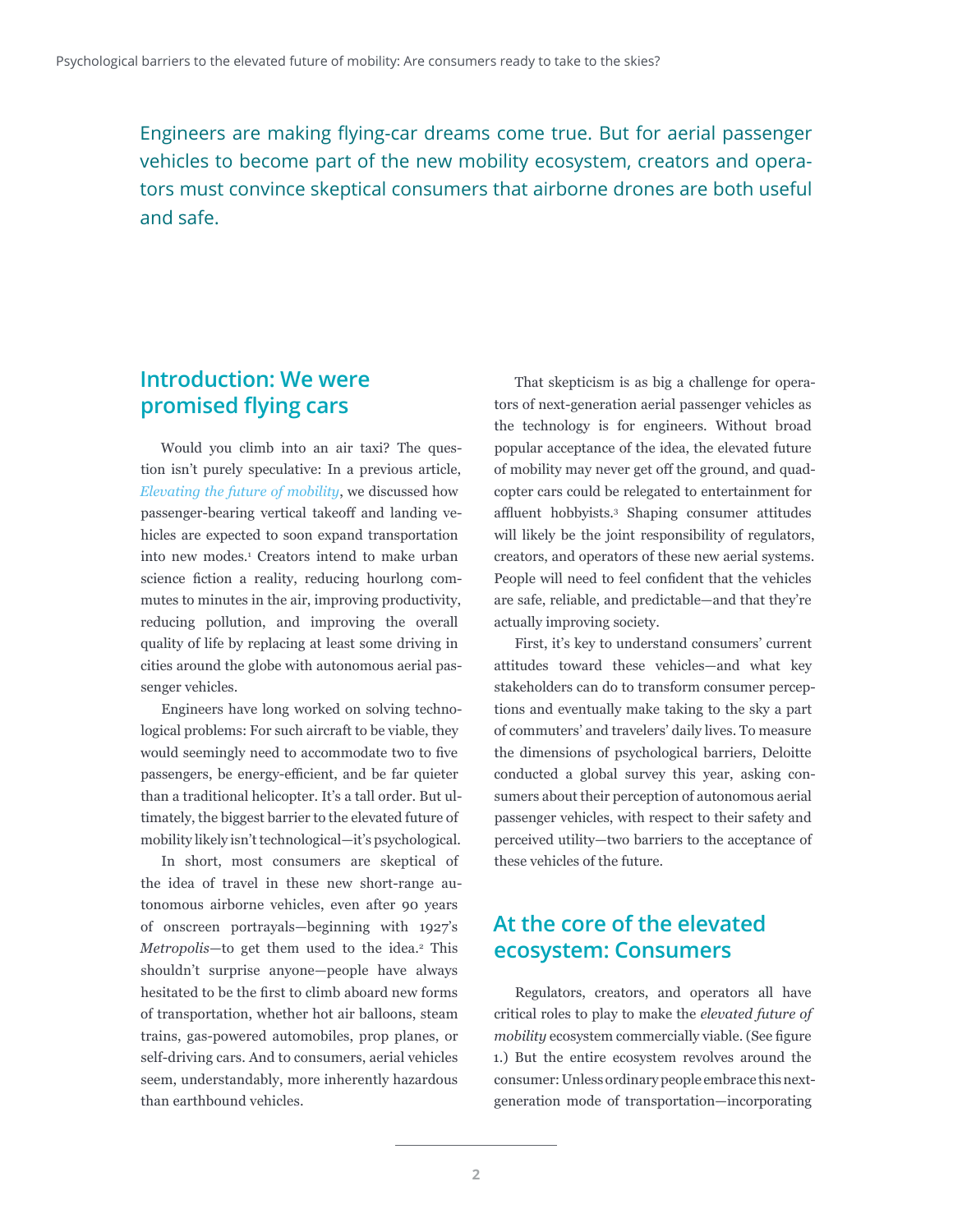

#### FIGURE 1

### **The elevated future of mobility ecosystem: Consumers are the key**

Source: Deloitte analysis.

airborne options into their daily lives along with more traditional modes—cars will likely stay earthbound. Passengers would need to feel as though aerial vehicles are, at least sometimes, the best way to get them where they want to go.

Operators' role will be vital in the embryonic stages. Even with much still speculative, the pattern of initial adoption will almost certainly not follow that of the venerable automobile industry, which began by emphasizing an ownership model and introduced operators at a much later stage. In setting up a strictly autonomous system without a privateownership option—meaning no freelance drivers zipping by above city streets—operators could help aerial passenger vehicles find a market in the early stages by emphasizing affordable access.

## **Skeptical about safety**

In a recent global survey, Deloitte asked consumers a series of questions about their perception

of autonomous aerial passenger vehicles, with respect to these vehicles' safety and perceived utility. The sample size for the survey was 10,300; regions covered include the United States, Canada, United Kingdom, France, China, Japan, and Australia. The results suggest that many consumers, even now, see clear utility in next-generation aerial passenger vehicles but—unsurprisingly at this point—seem to harbor serious concerns about their safety.

Globally, nearly half of the survey respondents view autonomous aerial passenger vehicles as a potentially viable solution to roadway congestion. But initial impressions show how far operators need to go: 80 percent of the total respondents either believe that these vehicles "will not be safe" or are currently uncertain that they will be safe. (See figure 2.)

Responses across national borders were comparatively consistent, though Japanese respondents expressed particularly high safety concerns, with 87 percent of consumers seeing autonomous aerial passenger vehicles as unsafe or remaining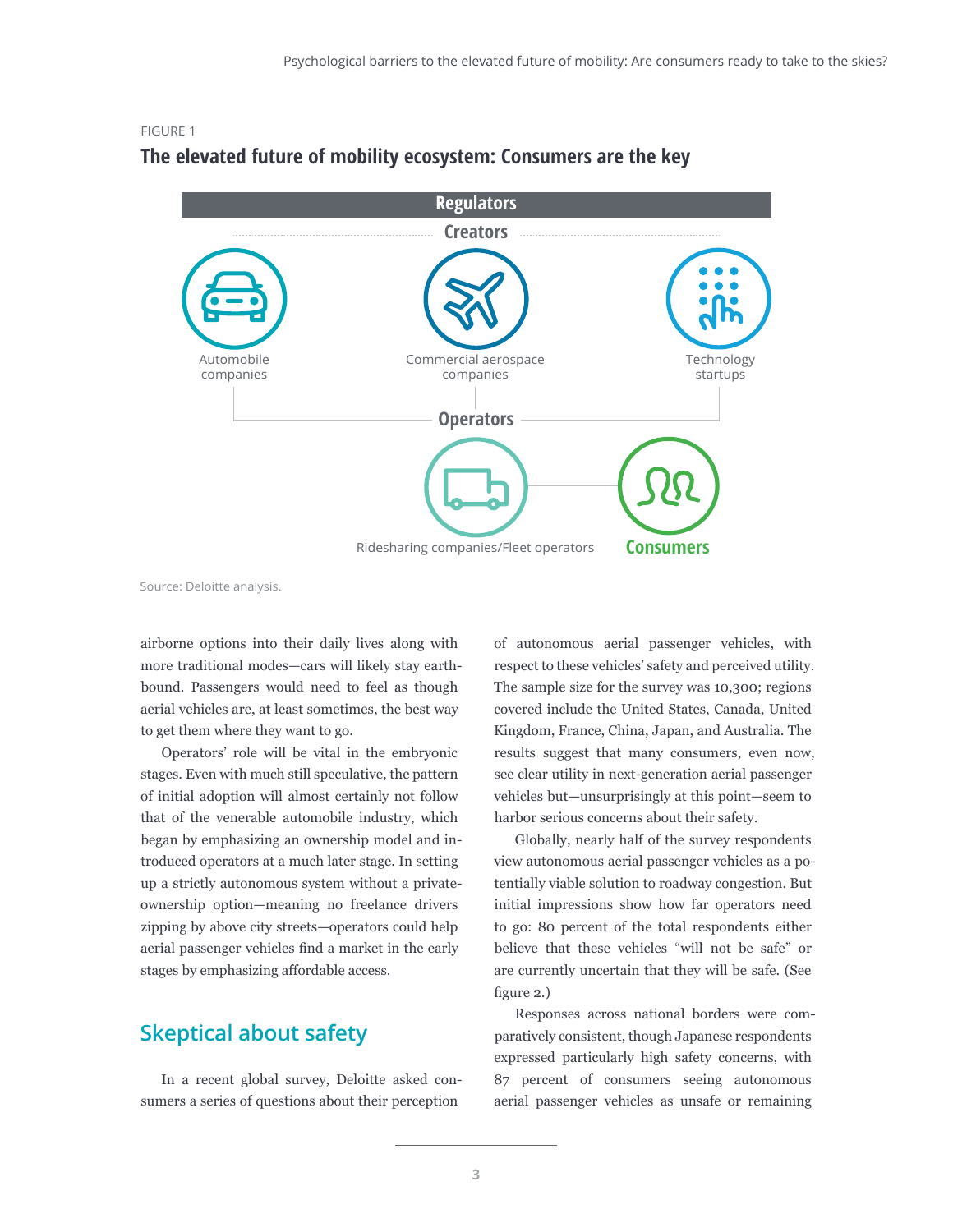FIGURE 2

### **Nearly half of survey respondents are unconvinced that aerial passenger vehicles will be safe; a fifth are more confident**

![](_page_3_Figure_3.jpeg)

Source: Deloitte Global Auto Consumer Survey, October 2018.

#### FIGURE 3

### **Nearly half of survey respondents see aerial passenger vehicles as a possible way to solve roadway congestion**

![](_page_3_Figure_7.jpeg)

Source: Deloitte Global Auto Consumer Survey, October 2018.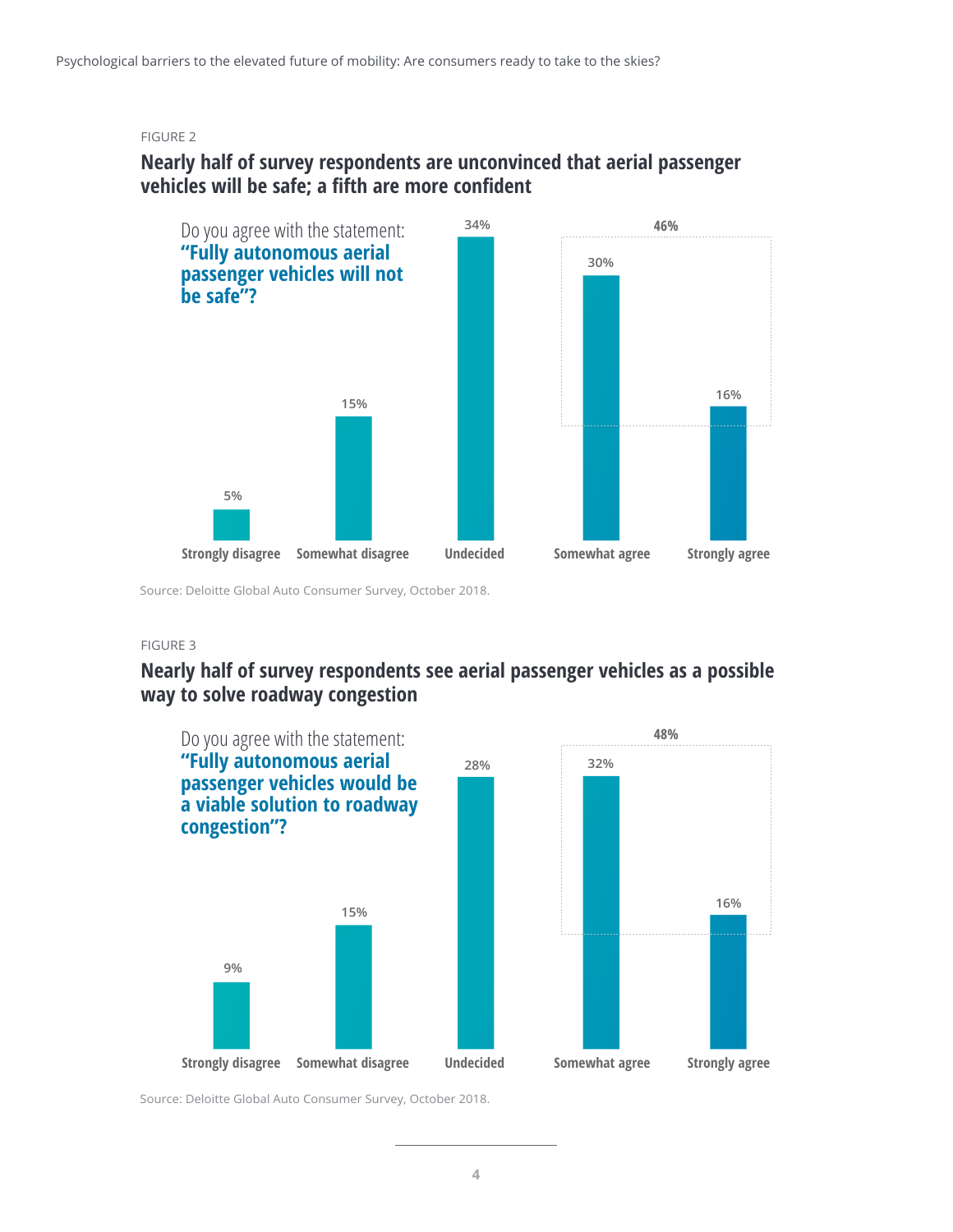undecided, while only 73 percent of Chinese consumers agreed with that assessment. In the United States and United Kingdom, 79 percent and 83 percent, respectively, expressed the same apprehension regarding safety.

Country differences emerged far more clearly on the question of whether people can readily envision such vehicles helping to alleviate roadway congestion: In China, almost three-quarters of respondents expressed enthusiasm, while only 44 percent and 38 percent of US and Japanese respondents agreed.

# **Driving future adoption demands changing consumer perceptions**

How to boost consumer confidence in the elevated future of mobility? In short, the industry should focus on changing perceptions of the safety and utility of autonomous aerial passenger vehicles. And considering the mental leap necessary for millions of passengers to feel safe climbing into a flying car, the challenge shouldn't be understated: Changing consumer attitudes is expected to require a significant effort by every ecosystem stakeholder—regulators, creators, and operators. There's already plenty of consumer apprehension around the safety of self-driving cars,4 and once those cars leave the ground and begin competing for airspace with recreational drones, package delivery drones, and larger autonomous aerial cargo vehicles—as well as existing objects and infrastructure—passengers will likely need that much more reassurance that it is safe to take to the skies.

Some steps that stakeholders can consider:

#### REGULATORS

- Follow a stringent certification process to ensure that these vehicles are at least as safe as a piloted commercial aircraft.
- Focus on creating a robust traffic management system for autonomous aerial vehicles—and integrating it with existing systems.5

#### CREATORS

- Equip these vehicles with enhanced safety equipment such as advanced *detect and avoid* sensors<sup>6</sup> as well as safe emergency landing systems to help assure consumers of their safety.
- Demonstrate high levels of reliability and safety margins on all vehicle components.

#### OPERATORS

- While developing and introducing services, maintain a zero-tolerance stance on safety, since *any* accident could set back consumer attitudes by months or years.
- As operators will collaborate with manufacturers to increase these vehicles' market reach, they should create more consumer awareness of their safety and utility.

# **Conclusion: The importance of social acceptance**

This next era of elevated mobility, one in which we might well see autonomous aerial passenger vehicles soaring past high-rise office windows, has a lot to learn from the aviation industry—particularly, how airlines and government agencies built social acceptance of aircraft as a new mode of transportation, back in the early 20th century. To help instill public confidence in an era of barnstorming and daredevils, the American aviation industry lobbied the federal government to create safety regulations, resulting in the 1926 Air Commerce Act.7

Today, aviation is one of the safest modes of transportation, with a fatal accident rate of only one per 16 million large commercial passenger flights.<sup>8</sup> Most of those incidents take place during takeoffs and landings, where there is most human intervention, and safety has improved as automatic systems have taken over more of the entire process.9 Players in the new mobility ecosystem are counting on consumers' eventual comfort with self-driving cars and perhaps that would help people feel safer when operators introduce autonomous aerial passenger vehicles as an option for commuters or daytrippers.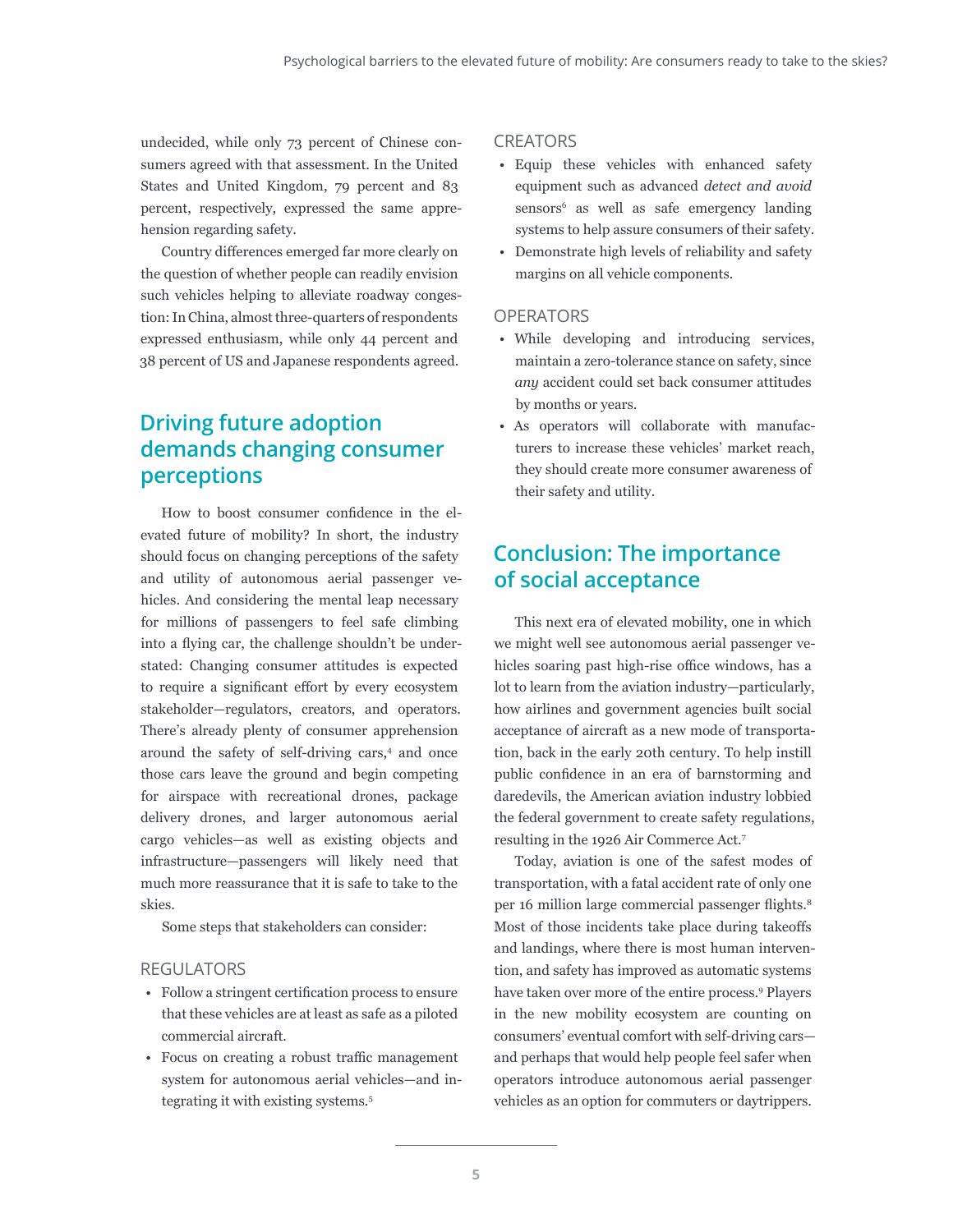Less human involvement means fewer overall safety concerns. At least, that's what it *should* mean, as advocates of self-driving cars well know.10 It will take more than a few reassuring TV ads to convince

millions of passengers to climb into autonomous aerial vehicles. But as public confidence in both air and road travel illustrates, the elevated future of mobility seems within reach.

# **Endnotes**

- 1. Robin Lineberger et al., *Elevating the future of mobility*, Deloitte Insights, January 18, 2018.
- 2. Emerson Rosenthal, "The 9 best flying cars in sci-fi movies," Vice, April 22, 2017; Stephen Baxter, "Dude, where's my flying car?," *Financial Times*, February 11, 2017.
- 3. David Reid, "The world's first flying car you can buy is now taking orders," CNBC, March 7, 2018.
- 4. Keith Naughton, "Fear of robot rides rise following high-profile road deaths," Bloomberg, May 22, 2018.
- 5. Chris Metts et al., *Managing the evolving skies*, Deloitte, 2018.
- 6. Aerospace America, "Job number 1: Detect and avoid," May 1, 2017.
- 7. Aviation Online Magazine, "The Air Commerce Act of 1926," accessed October 23, 2018.
- 8. David Shepardson, "2017 safest year on record for commercial passenger air travel: Groups," Reuters, January 2, 2018.
- 9. Jack Stewart, "Don't freak over Boeing's self-flying plane—robots already run the skies," *Wired*, June 9, 2017.
- 10. Chris Isadore, "Self-driving cars are already really safe," CNN, March 21, 2018.

# **About the authors**

**ROBIN LINEBERGER** is the global Aerospace and Defense leader of Deloitte Touche Tohmatsu Ltd. and helps develop and execute Deloitte member firms' global strategies to serve the world's largest commercial aircraft manufacturers and defense companies. He actively participates in major industry associations, leads research on business issues affecting the industry, and speaks on industry trends at key industry events. Connect with him on Twitter @robinlineberger and on LinkedIn at [www.linkedin.com/in/robin-lineberger-a7b9894/.](http://www.linkedin.com/in/robin-lineberger-a7b9894/)

**AIJAZ HUSSAIN** is a senior manager and leads research for Deloitte US Aerospace and Defense as well as Chemicals and Specialty Materials. He has more than 16 years of experience in research, thoughtware development, market/competitive intelligence, business strategy, and financial analysis. Connect with him on LinkedIn at [www.linkedin.com/in/aijazshaikhussain/](http://www.linkedin.com/in/aijazshaikhussain/).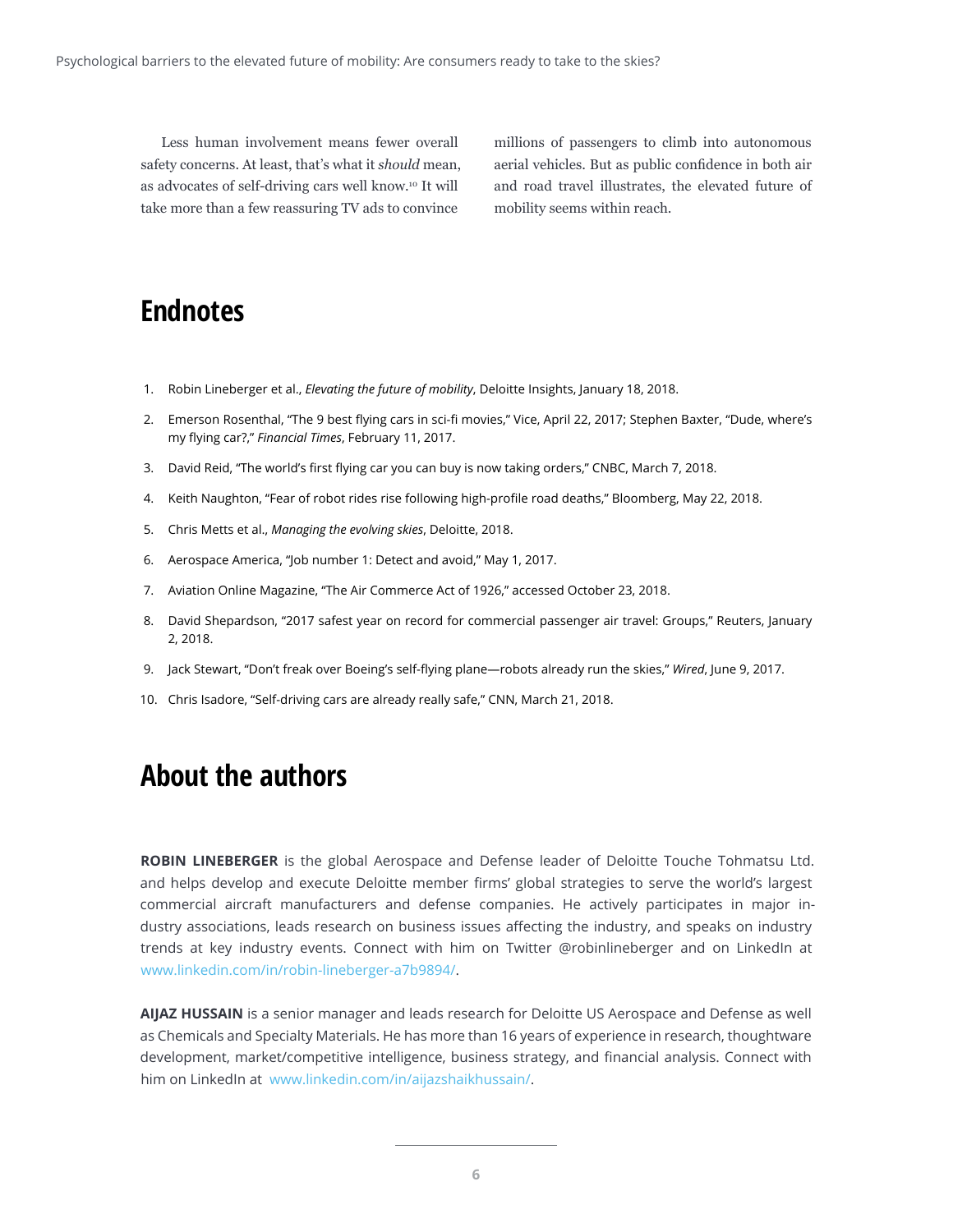# **Acknowledgments**

The authors would like to thank **Siddhant Mehra** for his contributions to this report.

# **Contact**

#### **Robin Lineberger**

Global Aerospace & Defense leader Deloitte Touche Tohmatsu Ltd. +1 571 882 7100 rlineberger@deloitte.com

The Deloitte US firms provide industry-leading consulting, tax, advisory, and audit services to many of the world's most admired brands, including 80 percent of the Fortune 500. Our people work across more than 20 industry sectors with one purpose: to deliver measurable, lasting results. Deloitte offers a suite of services to help clients tackle Future of Mobility–related challenges, including setting strategic direction, planning operating models, and implementing new operations and capabilities. Our wide array of expertise allows us to become a true partner throughout an organization's comprehensive, multidimensional journey of transformation.